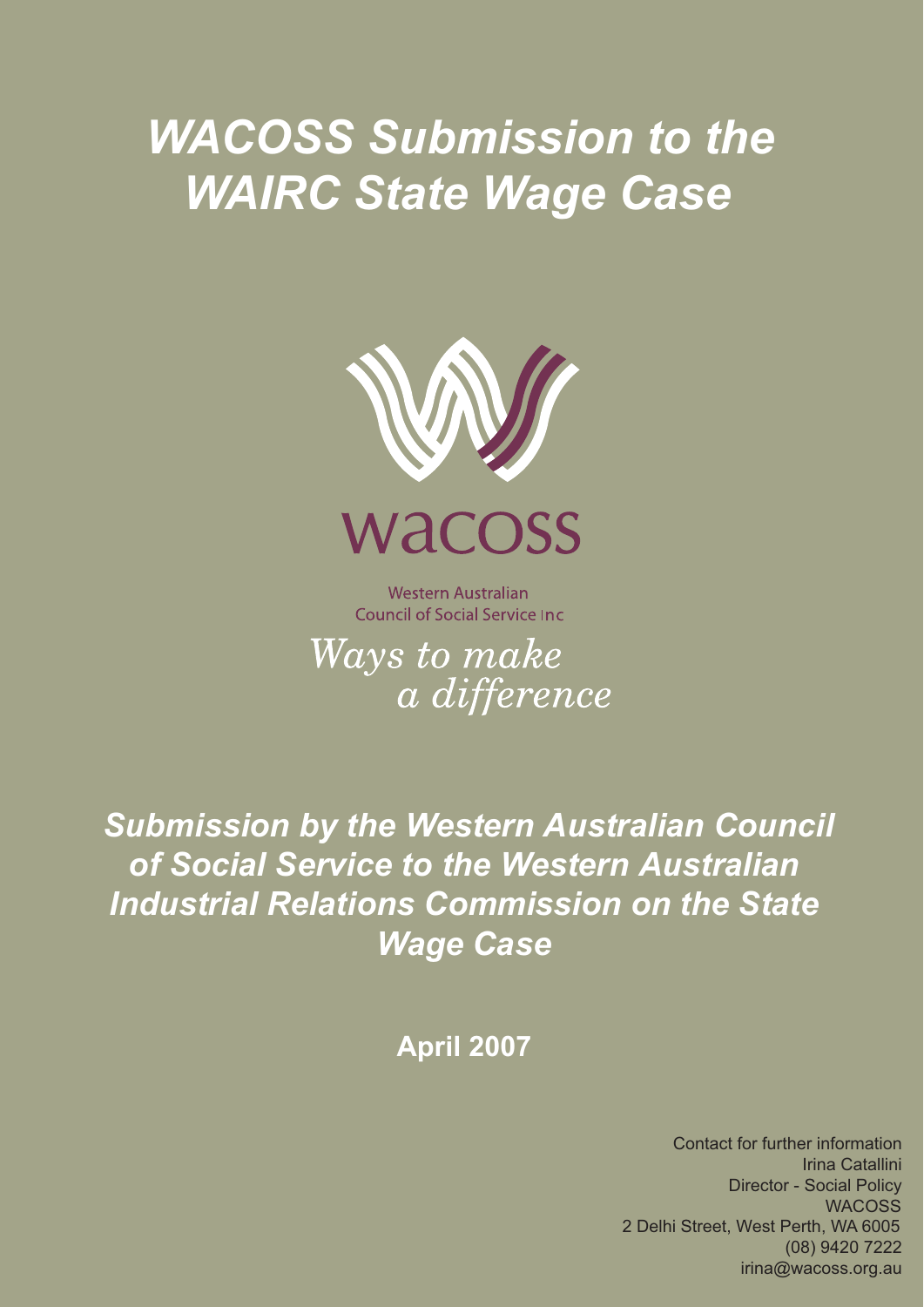#### **WACOSS**

The Western Australian Council of Social Service Incorporated (WACOSS) is the peak body of the community service sector across Western Australia. Since 1956, WACOSS has been developing and strengthening the non-government community services sector's capacity to assist all Western Australians. At the heart of its activities, lies the belief that the mark of a civilised community is the support and help it gives to those most in need.

WACOSS is part of a national network consisting of ACOSS and the State and Territory Councils of Social Service, who assist low income and disadvantaged people, Australia wide.

WACOSS supports more than 290 member agencies and individuals in the provision of social and community services to disadvantaged people and low-income earners across Western Australia. In this capacity WACOSS works with and represents a range of agencies including:

- Emergency relief agencies;
- Financial counsellors;
- Neighbourhood centres;
- Community legal centres;
- Large church-based welfare organisations;
- Disability service organisations; and
- Housing and crisis accommodations services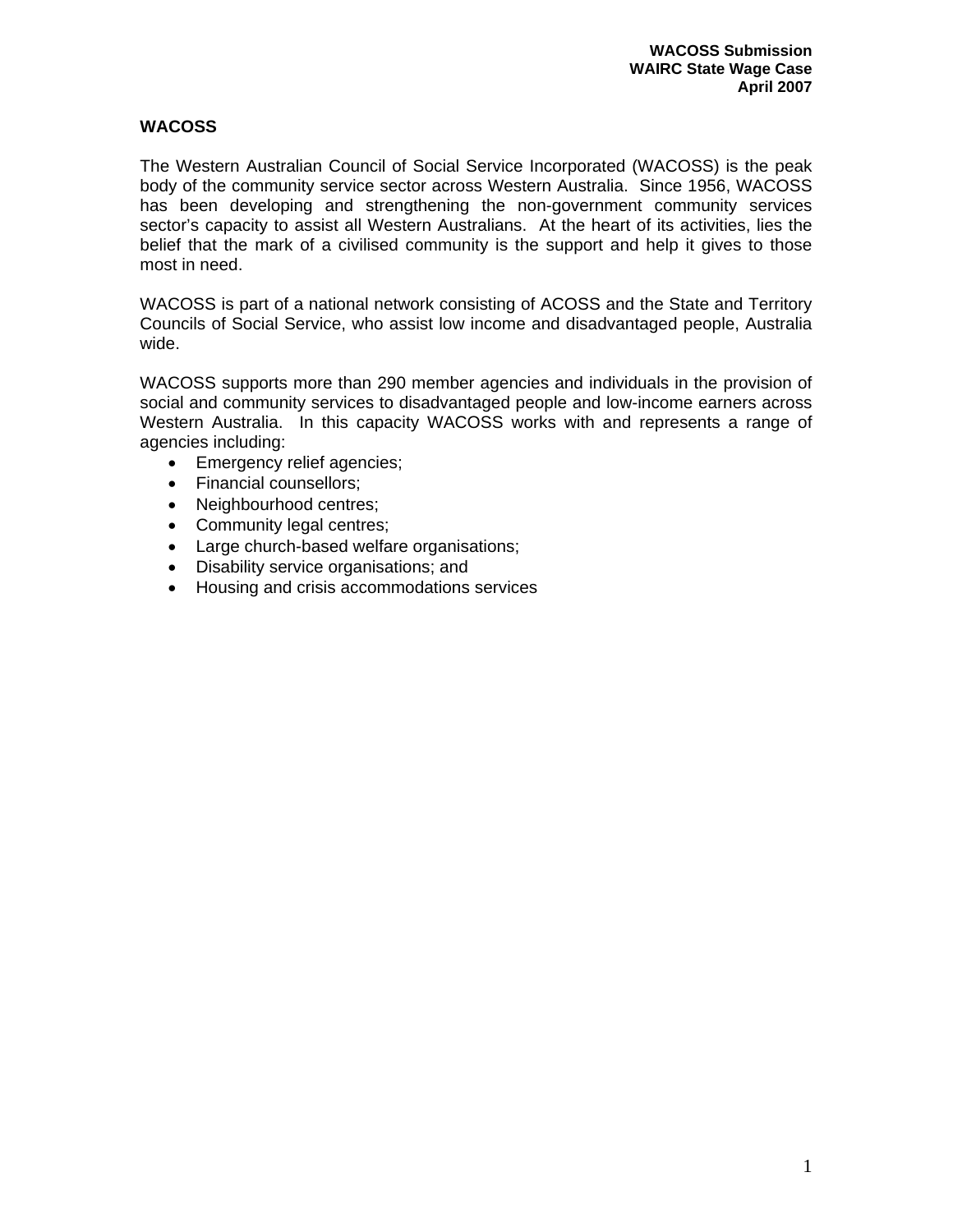#### **Introduction**

As the peak council of community service organisations and individuals in Western Australia, WACOSS has a particular interest in the adequacy of living standards and the quality of life experienced by Western Australians living on a low income. Increasing award rates and award minimum pay is a vital means of protecting low-income earners from poverty.

WACOSS supports the April 2007 submission from the Trade and Labour Council of WA to increase state award wages and the statutory minimum wage by \$27.60 per week. This increase will go some way to ensuring that the continuing strong economic growth being experienced in Western Australia flows on to provide strong social outcomes for the State's lowest paid workers.

This submission will concentrate on supporting the need for a 'fair wage' based on WACOSS' experience with and research into the following issues:

- The phenomenon of the 'working poor'
- The rising cost of living in Western Australia and the experience of community service agencies in providing services for people living on a low income
- The demographic profile of low paid employees
- WA's gender pay gap
- Determining fair award wages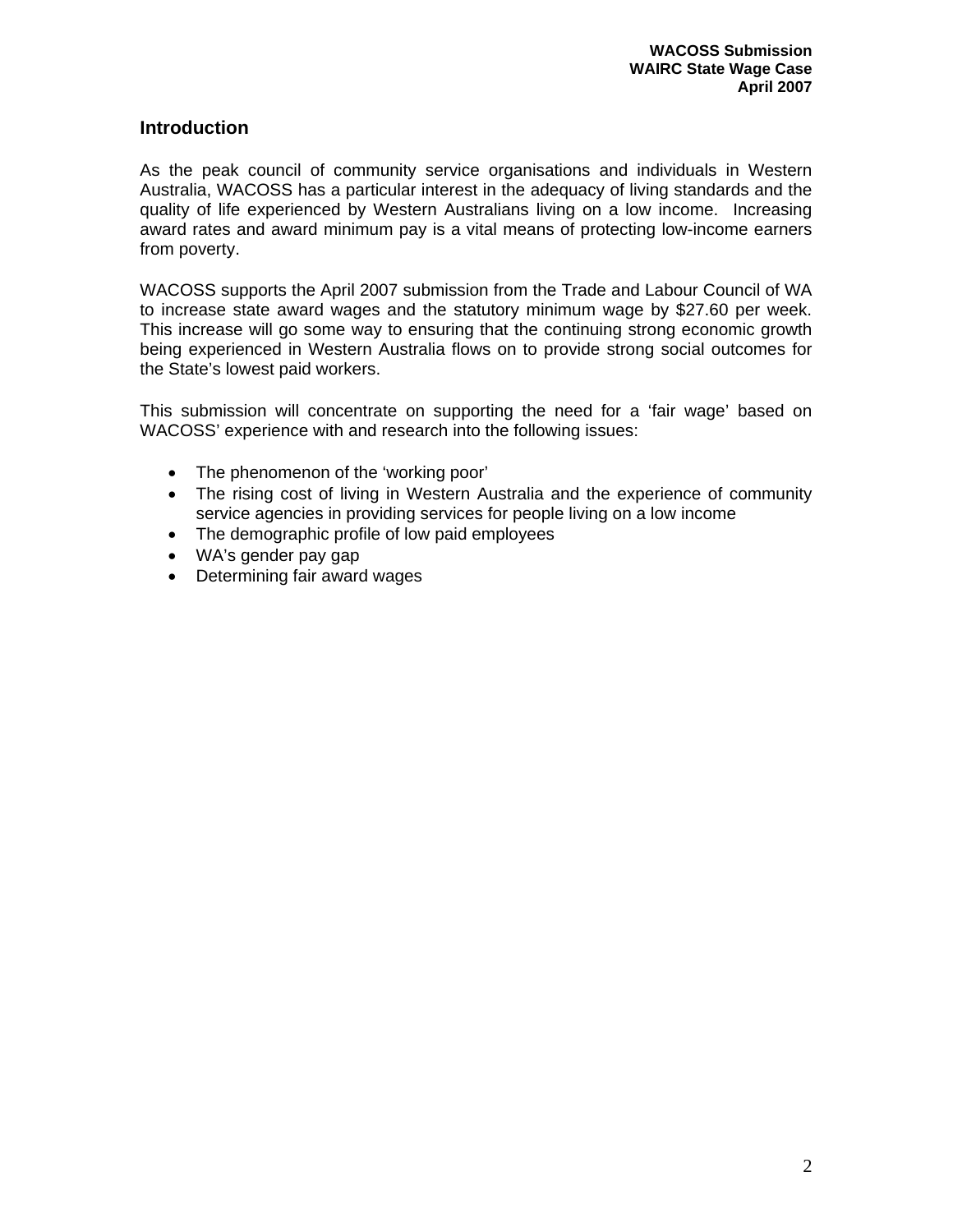#### **The phenomenon of the 'working poor'**

The Australian Council of Social Service (ACOSS) estimates that more than two million Australians do not have a decent standard of living despite economic growth.<sup>1</sup> Historically, due to adequate wage safety nets and the predominance of full-time positions, being employed in Australia was a guarantor of maintaining a basic standard of living. $2$ 

Since the 1990's however, employment is no longer a guarantee of staying out of poverty, and commentators have pointed to the rise of the incidence of 'working poor' in Australia.<sup>3</sup> Unpublished ABS data and the 2006 *Household Income and Labour Dynamics in Australia* survey found there were an estimated 356 000 households making up the 'working poor' in 2005. A total of 982 000 people, including 213 000 dependent children aged 14 or under, lived in 'working poor' households.<sup>4</sup>

Evidence given to the Senate Inquiry into Poverty and Financial Hardship by individuals on a low wage, "indicated that for low paid employees:

- finances are always tight;
- expenditure is modest and overwhelmingly on necessities (food, clothing and utilities); and
- there is an ever present financial stress, which requires the low paid to carry a level of debt in order to make ends meet and to go without things and activities associated with full and active participation in society."<sup>5</sup>

A significant contributing factor to the increase in the incidence of working poverty in WA is the significant rise in the cost of living. Decent minimum wages provide a critical 'floor' for the incomes of many households. Without this floor, governments would struggle to prevent widespread poverty among wage-earning households. The people experiencing 'working poverty' are likely to be those who are most reliant on award wages, giving further merit to the recommendation that the minimum wage be increased by \$27.60 per week.

#### **The rising cost of living in Western Australia**

 $\overline{a}$ 

In recent years, Western Australia has been experiencing an economic boom. This has resulted in increased business investment in WA, increased revenue gains for the State Government and increases in the wages paid to workers in the mining and construction sectors. However, this 'resources boom' has also caused the cost of living in WA to soar. Since December 2004, Perth's Consumer Price Index (CPI) has grown by 9.1%,

<sup>&</sup>lt;sup>1</sup> ACOSS (2007) A Fairer Australia: Recommendations for the Federal Budget 2007-08. Pg 5<br><sup>2</sup> Soundars B (2006) A Benemial Broblem: Employment, Joblessness and Boyerty, SBBC Disc

Saunders, P (2006*) A Perennial Problem: Employment, Joblessness and Poverty*. SPRC Discussion Paper No.146.

 $3$  Lloyd, R., Harding, A. and Payne, A. (2004) *Australians in poverty in the 21<sup>st</sup> century*. National Centre for Social and Economic Modelling.

<sup>&</sup>lt;sup>4</sup> Davis, M (2007) *Working poor total almost a million*. The Brisbane Times, April 16 2007.

Senate Community Affairs Reference Committee (2004) *A hand up not a hand out: Renewing the fight against poverty*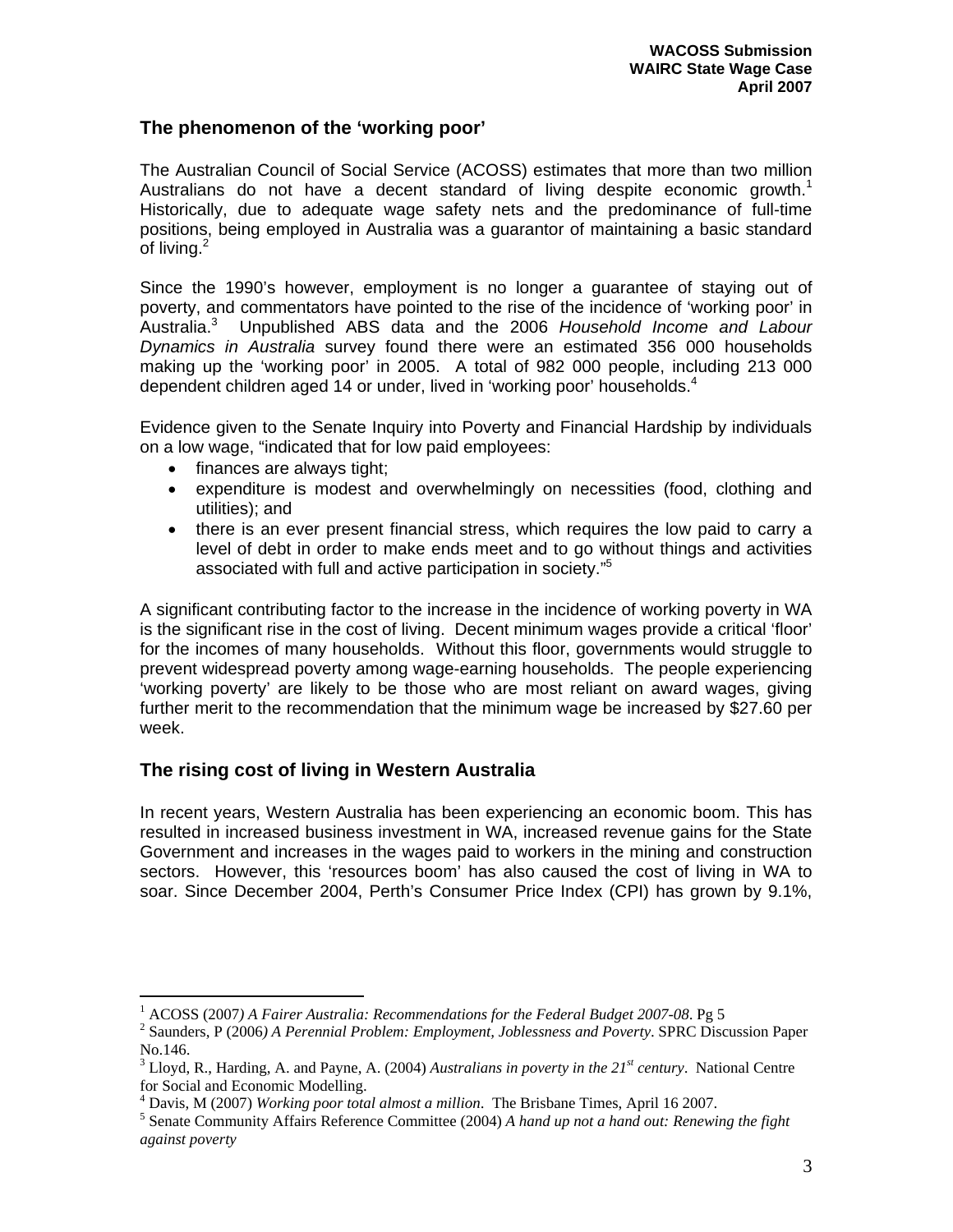much faster than in Melbourne (6.6%) and Sydney (6.8%) as well as the growth recorded nationally  $(7.1\%)$ <sup>6</sup>

For low income earners and people experiencing disadvantage, it is important to differentiate between luxury items and the rise in the cost of essentials; such as public transport, petrol, utilities, housing and basic staple foods. Research has shown that falls in the price of luxury items (such as white goods, motor vehicles and electronic equipment) have caused a fall in the Consumer Price Index (CPI), giving a false sense of the cost of living for low income earners.<sup>7</sup> In reality, a large number of Western Australian families cannot afford to buy their own home or run a car, and must use private rental and public transport. For these people, the cost of living has risen much more sharply than the already high CPI.

A recent example of this can be found in Australian Bureau of Statistics (ABS) 2007 March Quarter CPI publication. The most significant price rises in the quarter were for pharmaceuticals (+12.8%), house purchase (+1.0%) secondary education fees (+7.1%) and rents (+1.4%). Most of these price increases have a disproportionate impact upon households living on low incomes because a large percentage of their incomes are spent on basic items. <sup>8</sup> The most significant offsetting price decreases in the quarter were furniture (-3.3%), overseas holiday travel and accommodation (-2.2%) and audio, visual and computing equipment  $(-2.4\%)$ . These price decreases will have little or no affect on most households living on a low income as most likely the items will remain beyond their means.

Another example is the increases in the cost of childcare. In the 12 months to March 2007, the cost of childcare in WA rose by 15.9%.<sup>10</sup> For single parent households in particular, who often use up to twice the amount of formal childcare than hours worked, the expense can be one of the most significant elements of weekly expenditure.<sup>11</sup>

WA's economic boom has also caused the level of disadvantage and poverty in the State to become more entrenched. The gap is widening between the high and low income earners.

Those working in WA's hospitality industry received average wage rises of only 2.4% in the 12 months to September 2006, less than half the rate of growth in the mining and construction industry and less than the rate of inflation.<sup>12</sup> Many people working and trying to support a family on a low wage struggle to meet the basic costs of living each week.

 $\overline{a}$ 

<sup>6</sup> Australian Bureau of Statistics (2006) Western Australian Statistical Indicators, Feature Article: *Drivers of Perth's rising prices*. Pg 1. 7 Duffy, G (2005) *Winners and Losers: the story of costs*, Social Policy Issues Paper 2, St Vincent de Paul

Society. Pg 5

<sup>&</sup>lt;sup>8</sup> Australian Bureau of Statistics (2005) Household Expenditure Survey. Cat No. 6530.0.

<sup>&</sup>lt;sup>9</sup> Australian Bureau of Statistics (2007) *Consumer Price Index*, March 2007 Quarter. Pg 1. Cat No. 6401.0

<sup>&</sup>lt;sup>10</sup> The West Australian Newspaper. (Wednesday 25<sup>th</sup> April 2007) *Parents in WA dig deep for child care*. Pg 11.

<sup>11</sup> Mance, P (2005) *To what extent to family characteristics explain childcare use in Australia for children under school age?* The Melbourne Institute.<br><sup>12</sup> Denniss, R (2007) *The Boom for Whom? Who benefits from the WA resources boom*. Produced for the

office of Senator Rachel Siewert. Pg 4.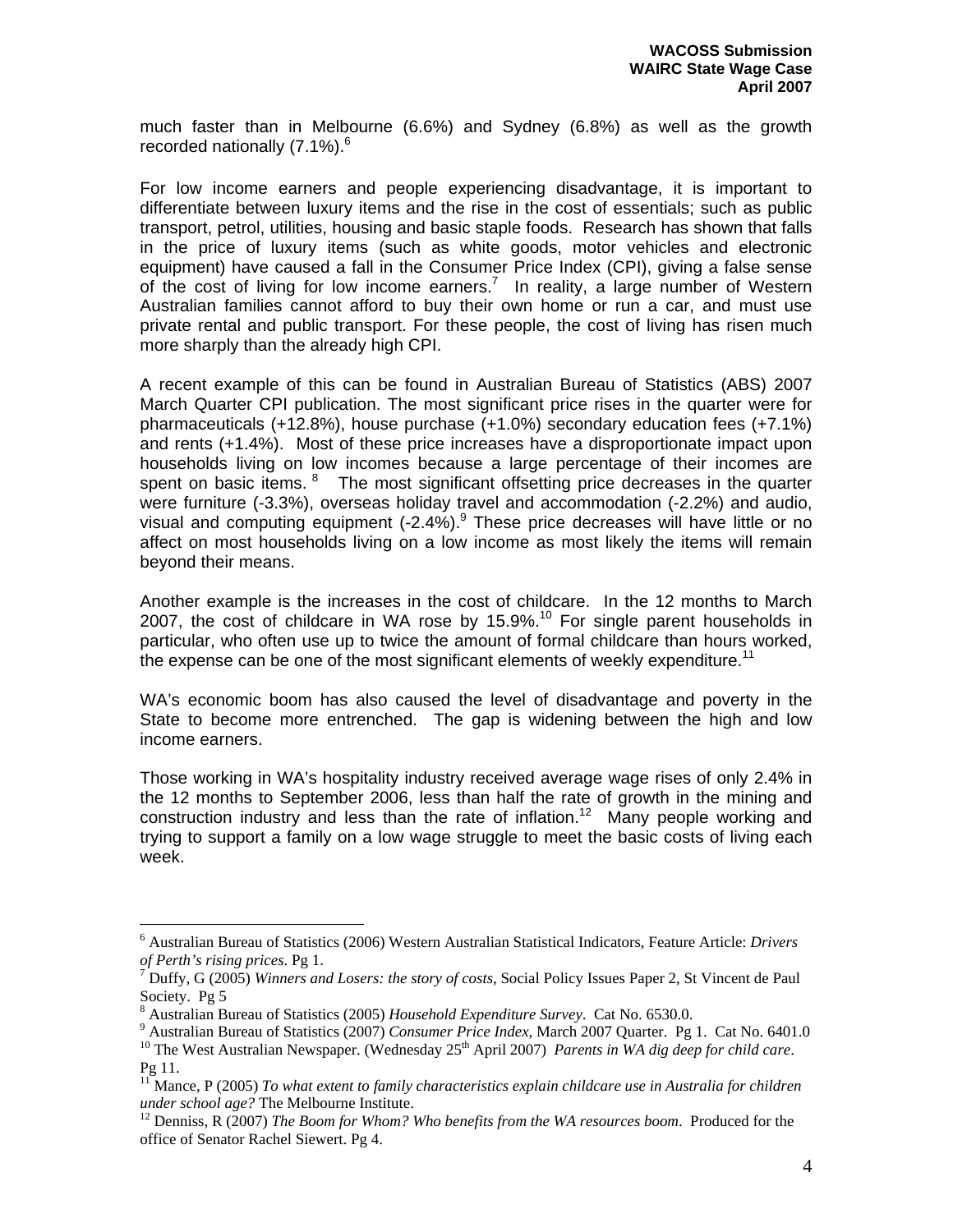Agencies represented by WACOSS consistently report a number of issues in relation to people living on a low income in Western Australia including:

- The number of people seeking assistance with poverty issues is growing;
- There has been a significant increase in the numbers of people seeking but not receiving services, because demand outstrips supply. This is particularly the case in the areas of housing assistance and financial and material support;
- There is an increase in new groups of clients, i.e. people seeking assistance who have not previously sought assistance, and in particular a growth in the number of 'working poor' approaching agencies for assistance;
- People living in rural, regional and remote areas of Western Australia are 'doubly disadvantaged' as a result of higher living costs and reduced access to services; and
- Interventions attempted by social service organisations to assist people experiencing disadvantage, particularly with regards to the provision of housing or crisis accommodation, can be thwarted by negative community attitudes towards those in poverty, particularly youth, Aboriginal people, women escaping domestic violence and people with mental and/or drug and alcohol related issues.

The 2007 *Community Sector Survey* demonstrates that the situation continues to go backwards. From 2005 to 2006 there was a 54% increase in the number of people in need that agencies had to turn away.<sup>13</sup> Further, 100% of Western Australian survey respondents identified affordable long term housing as their client groups' most critical need.14

Households living on a low income are simply unable to cope with the rapid increase in Perth's median rent, up from \$189 in June 2005 to \$240 in June 2006, an increase of  $27\%$ <sup>15</sup> A household is considered to be experiencing 'housing stress' when housing costs exceed 30% of its gross income. A 2007 report by the Department of Treasury and Finance found that 51% of households living on a low income renting from a private landlord faced housing stress.<sup>16</sup>

#### **The demographic profile of low paid employees**

In its July 2006 submission to the Fair Pay Commission on minimum wages, ACOSS presented the following profile of low paid employees:

- The incidence of low pay is much greater for young people, and about 40-50% of the low paid are under 25 years
- It is also much greater among those with low educational qualifications
- Women are much more likely to be minimum wage earners than men

 $\overline{a}$ <sup>13</sup> ACOSS (2007) *Community Sector Survey*. Pg 68<sup>14</sup> Ibid. Pg 73

<sup>&</sup>lt;sup>15</sup> Shelter WA (2006) *The State of Affordable Housing in WA*. Occasional Paper 2006-1. Pg 3<sup>16</sup> Department of Treasury and Finance (2007) *Housing Stress in WA*. Pg 18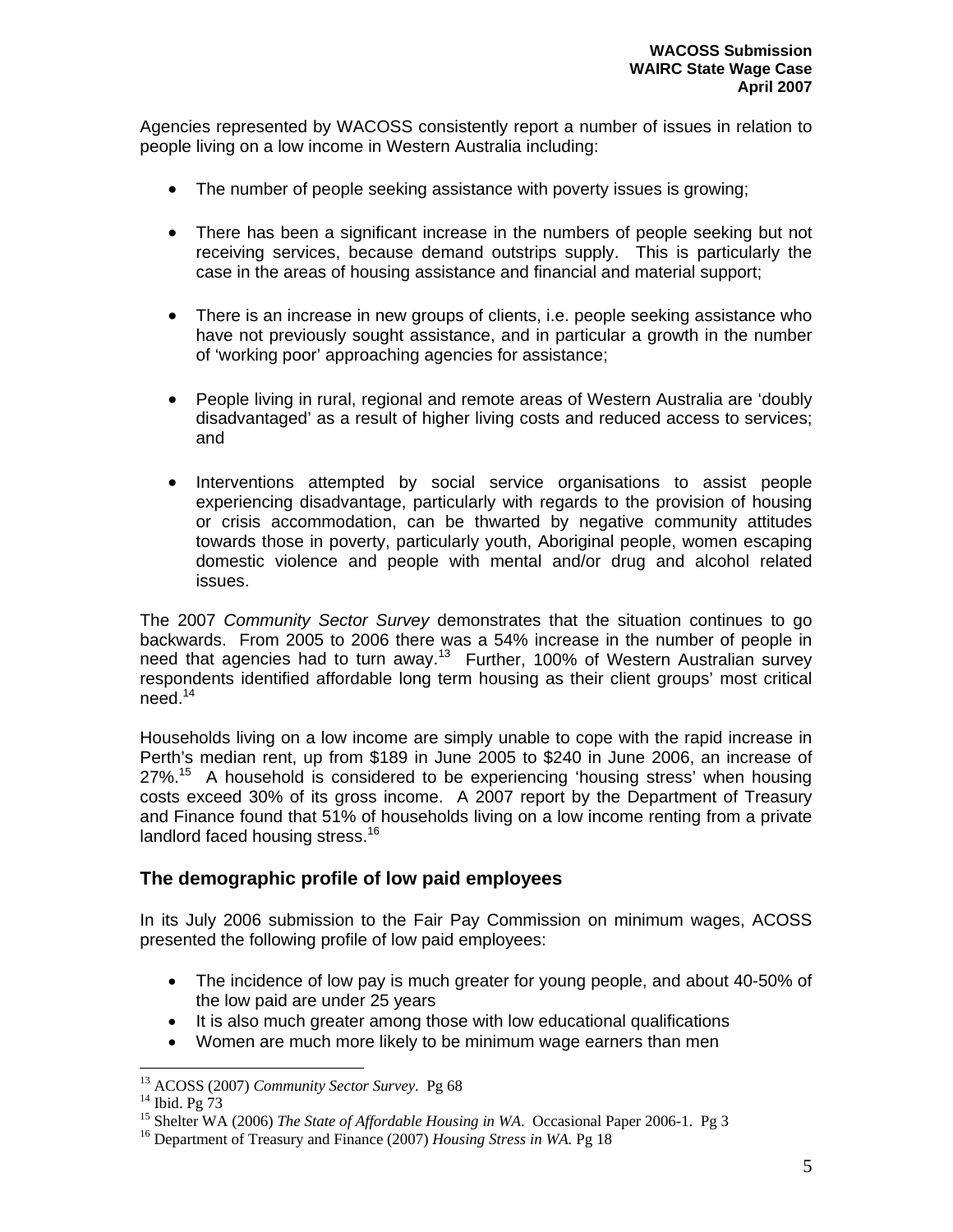- About one third of minimum wage earners are the sole breadwinners in their household.
- About one half of minimum wage earners are employed on a causal basis.  $17$

These findings are similar to those submitted to the 2006 State Wage Case by the Trade and Labour Council of WA: that the majority of WA workers covered by the State award system are female (67.5%); employed on a part time basis; in non managerial positions (99.3%); and concentrated in low skill occupations (83.57%).<sup>18</sup>

WACOSS urges the Western Australian Industrial Relations Commission (WAIRC) to take these factors into consideration when determining the 2007 State Wage Case. The people affected by the decision include some of the most vulnerable and disempowered Western Australians.

### **The gender pay gap in WA**

Western Australia currently has the highest growth (population and gross state product) and the lowest unemployment rates in the nation. The State also has one of the highest participation rates, especially for women<sup>19</sup>. Using ABS data on average wages, recent research published by Curtin University's Women in Social and Economic Research, shows that the gender pay gap in WA is significantly higher than the national gap:

At November 2006 the common ration of the average weekly ordinary time earnings of non managerial women and men in Western Australia was equal to 74.4 per cent, or a gap of 25.6 per cent. In dollar terms this gap translates to a difference of \$317 per week or \$16 484 per annum. National gender wage gap was equal to 16 per cent. Key determinants of the gender pay gap include different bargaining power of different groups, differences in industry capacity to pay (eg. mining viz aged care), occupational and industry segregation and associated differences in the valuation attached to male and female jobs. Institutional provisions and minimum wage laws also affect the size of the gender wage gap.<sup>20</sup>

Given that a component of Western Australia's *Industrial Relations Act 1979* 6 (ac) is to 'promote equal remuneration for men and women for work of equal or comparable value'; WACOSS submits that, using the equal remuneration principle, the Commission review all State award rates and order adjustments where necessary.

#### **Determining fair award wages**

Many Western Australian workers rely on increases in minimum award rates of pay to maintain and improve their standard of living against rising costs.

Qualitative research about the experience of people in poverty, confirmed that it is extremely important for "decent employment to provide access to adequate financial resources, as low wages and limited choice and opportunity meant that many low-

 $\overline{a}$ 

<sup>&</sup>lt;sup>17</sup> ACOSS (2006) *Submission to the Fair Pay Commission on minimum wages*. Pg<br><sup>18</sup> Trade and Labour Council of WA (2006) TLC Submissions Chapter 6: *Award workers in Western Australia*. Pg 58.

<sup>19</sup> Preston, A & Jefferson, T (2007) *Australian Wage Determination and Gender Equity: A view from the* 

*West*. Pg Women in Social & Economic Research, Curtin University of Technology. Pg 7<sup>20</sup> Ibid. Pg 8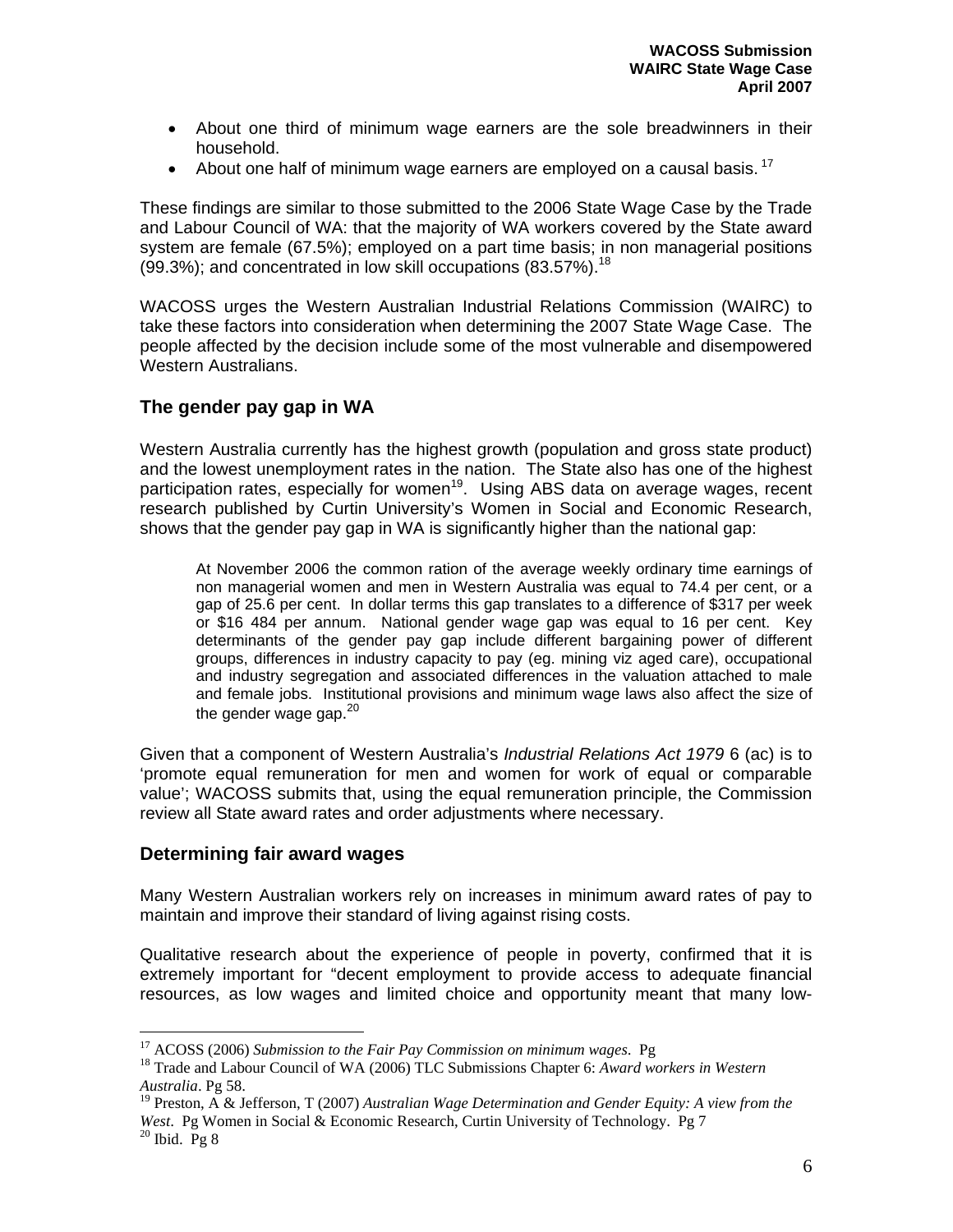income people faced huge disincentives when transferring from welfare benefits to employment."<sup>21</sup> In WA's economic climate of rising living costs, particularly housing costs, the losses in benefits such as low public housing rental or healthcare cards are not always compensated by the income received in the lowest paid jobs.

As stated, WA currently has the lowest unemployment rate in the nation at  $2.7\%$ <sup>22</sup> Many economists argue that increases in minimum wage rates can result in a corresponding increase in the unemployment rate. However, Professor Plowman in his comprehensive report to the 2006 State Wage Case asserts that "…the relationship is a complex one and...the outcomes of economic analysis are mixed."<sup>23</sup>

WACOSS submits that the claim for a \$27.60 in award rates is both modest and fair. It will go some way to ensuring households living on a low income are not left behind by WA's strong wage growth over the last year.

The annual average growth to December 2006 in Western Australia for average weekly earnings was an increase of 5.6% to \$879.10.  $24$  The Wage Price Index (WPI) in WA increased by 4.6% in year end terms. The national WPI increased by 4.0%. This strong wage growth has not yet been enjoyed by Western Australia's award workers.

#### **Conclusion**

 $\overline{a}$ 

In conclusion, WACOSS supports the April 2007 submission by the Trade and Labour Council of WA; that State award rates and minimum conditions be increased by \$27.60 per week. This increase will go some way to ensuring that the strong economic growth currently being experienced in Western Australia flows on to provide strong social outcomes for the lowest paid workers in this State.

<sup>21</sup> Saunders, P. and Sutherland, K. (2006) *Experiencing Poverty: The Voices of Low-Income Australians*. SPRC, University of New South Wales. Pg 10<br><sup>22</sup> ABS *Labour Force* March 2007 Cat No 6202.0.

<sup>&</sup>lt;sup>23</sup> Plowman, D (2006) *Report to the Western Australian Industrial Relations Commission*. University of Western Australia. Pg 8

<sup>&</sup>lt;sup>24</sup> WA Department of Treasury and Finance, *Economic Note Western Australian Wages December Quarter 2006*